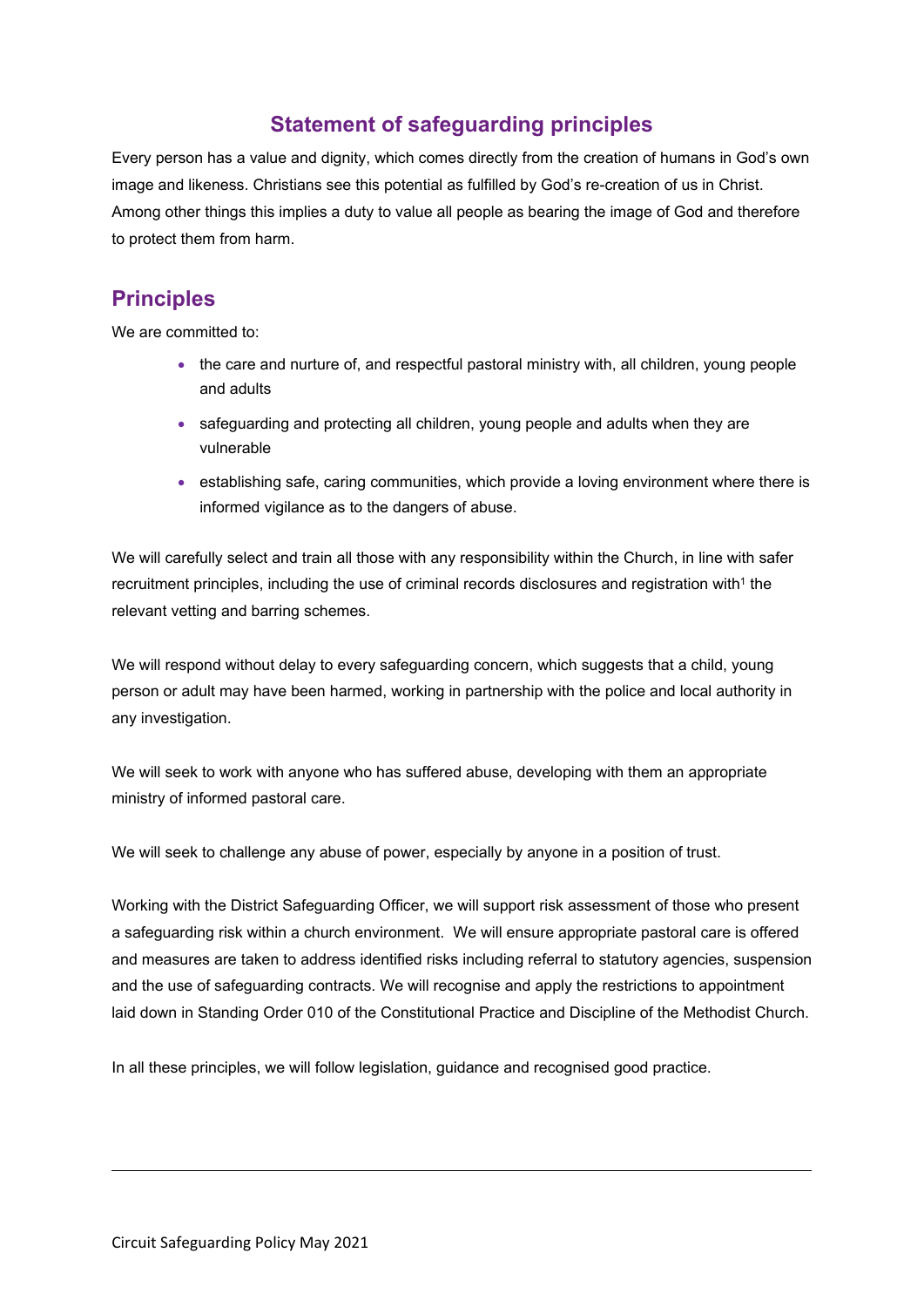# **Safeguarding Children, Young People and Vulnerable Adults Policy for North Kent Circuit**

This policy was agreed at the Circuit Meeting held on 19 May 2021. It will be reviewed in May 2022

# **1. The Policy**

The Methodist Church, along with the whole Christian community, believes each person has a value and dignity which comes directly from God's creation of humans in God's own image and likeness. Christians see this as fulfilled by God's re-creation of us in Christ. Among other things, this implies a duty to value all people as bearing the image of God and therefore to protect them from harm.

The North Kent Circuit is committed to the safeguarding and protection of all children, young people and adults and affirms that the needs of children and of people when they are vulnerable and at risk are paramount.

The North Kent Circuit recognises that it has a particular care for all who are vulnerable whether by disabilities or by reduction in capacities or by their situation. It is recognised that this increased vulnerability may be temporary or permanent and may be visible or invisible, but that it does not diminish our humanity and our wish to affirm the gifts and graces of all God's people. This policy addresses the safeguarding of children, young people and vulnerable adults. It is intended to be a dynamic policy. It is intended to support the Church in being a safe, supportive and caring community for children, young people, vulnerable adults, for survivors of abuse, for communities and for those affected by abuse.

The North Kent Circuit fully agrees with the statement reiterated in *Creating Safer Space* 2007: *As the people of the Methodist Church we are concerned with the wholeness of each individual within God's purpose for everyone. We seek to safeguard all members of the church community of all ages.*

The North Kent Circuit recognises the serious issue of the abuse of children and vulnerable adults and recognises that this may take the form of physical, emotional, sexual, financial, spiritual, discriminatory, domestic or institutional abuse or neglect, abuse using social media, child sexual exploitation or human trafficking (slavery). It acknowledges the effects these may have on people and their development, including spiritual and religious development. It accepts its responsibility for ensuring that all people are safe in its care and that their dignity and right to be heard is maintained. It accepts its responsibility to support, listen to and work for healing with survivors, offenders, communities and those who care about them. It takes seriously the issues of promotion of welfare so that each of us can reach our full potential in God's grace.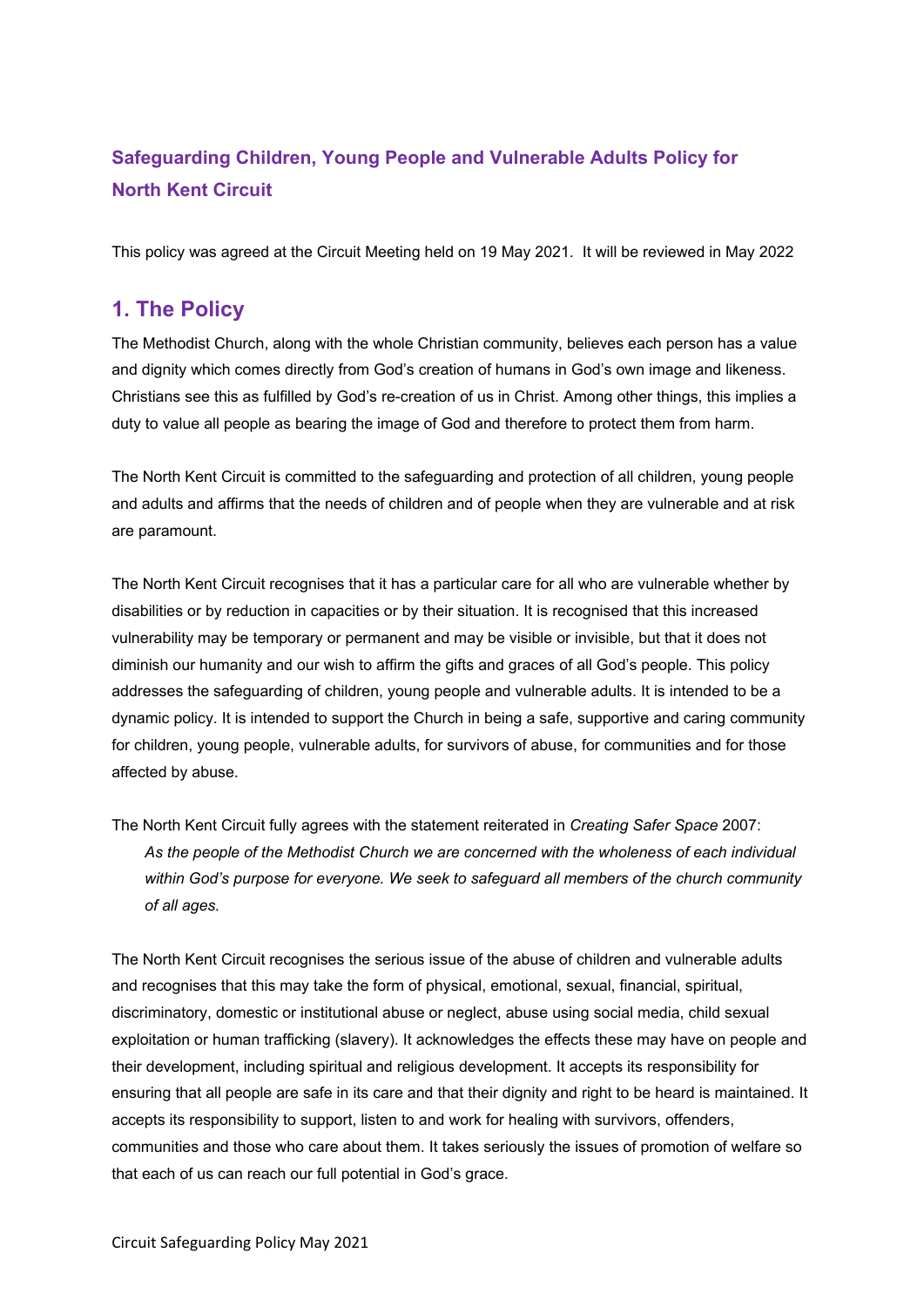The North Kent Circuit commits itself to:

- 1. **RESPOND** without delay to any allegation or cause for concern that a child or vulnerable adult may have been harmed, whether in the Church or in another context. It commits itself to challenge the abuse of power of anyone in a position of trust. It commits itself to providing informed pastoral care to those in need, including the supervision of those who have committed criminal offences.
- 2. **IMPLEMENT** the Methodist Church Safeguarding Policy, Procedures and Guidance, government legislation and guidance to achieve safe practice in the circuit and in the churches.
- 3. The **PROVISION** of support, advice and training for lay and ordained people that will ensure people are clear and confident about their roles and responsibilities in safeguarding and promoting the welfare of children and adults who may be vulnerable.
- 4. **AFFIRM** and give thanks for the work of those who are workers with children and vulnerable adults and acknowledge the shared responsibility of us all for safeguarding children, young people and vulnerable adults on our premises.

# **2. Purpose**

The purpose of this safeguarding policy is to ensure that procedures are in place and people are clear about roles and responsibilities for children and vulnerable adults in our care and using our premises. It is to be read in conjunction with the *Methodist Church Safeguarding Policy, Procedures and Guidance* (2020). The full implementation of these policies should ensure that**:**

- The Church (and all associated activities) is a safer place for everyone.
- Communities we serve have confidence that children and vulnerable adults are as safe as possible and that their wellbeing is enhanced in the life of the Church.
- People in the church are alert to unsafe practices and are able to challenge them.
- Office holders are safely recruited, trained for their roles and are accountable for their activities.
- People who have experienced abuse are accepted, empowered and supported in maintaining control over their lives and making informed choices without coercion.
- People who abuse are held accountable to the law and the risk they pose is managed while they are supported and challenged to address their motivations and behaviour.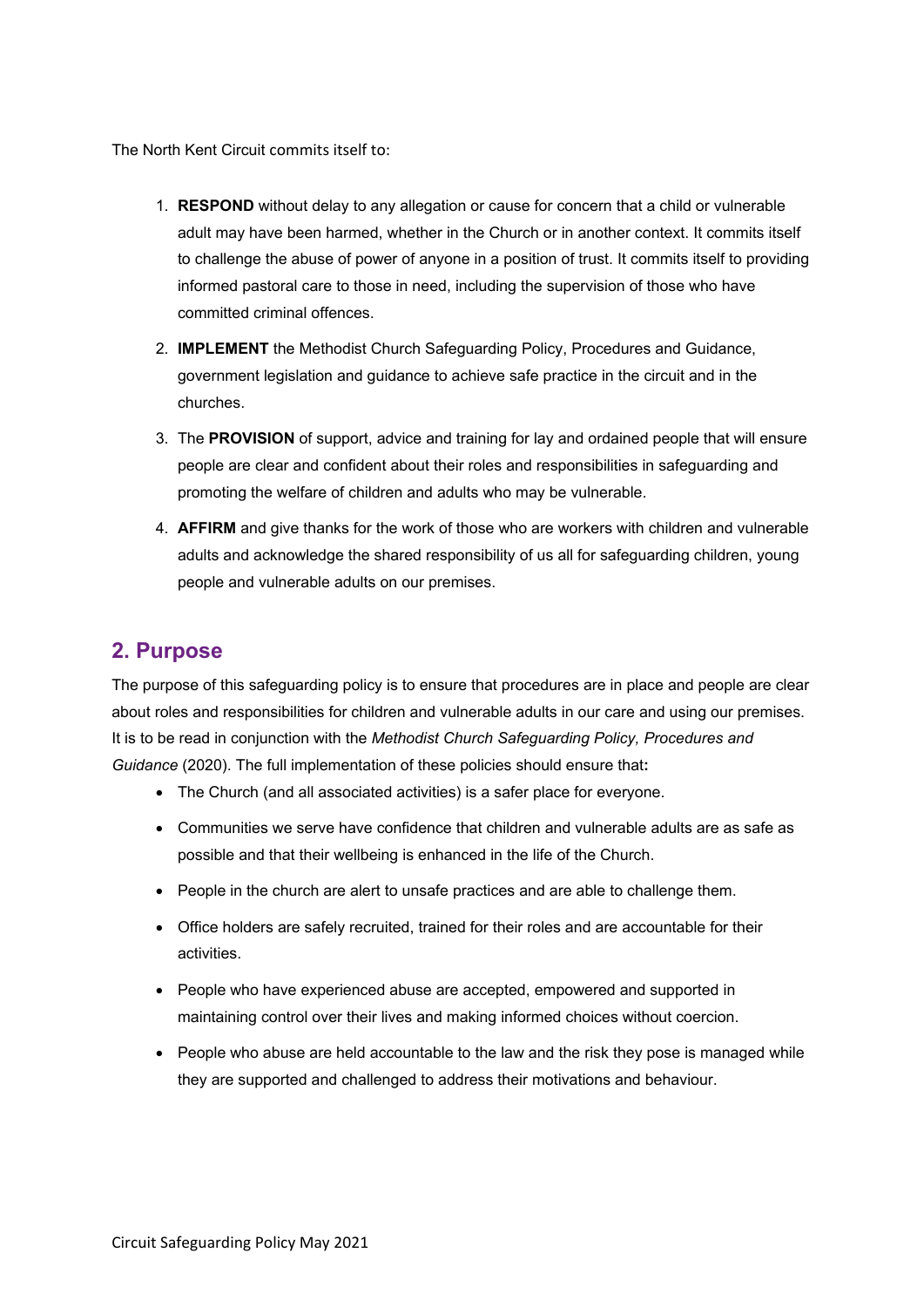# **3. Roles and Responsibilities**

#### 3.1. Circuit Meeting

It is the responsibility of each Circuit Meeting to appoint a Circuit Safeguarding Officer and there should be no gaps in this crucial provision. It is not appropriate for a minister in pastoral charge or circuit superintendent to fill any gap, because of the potential conflict of roles but an individual safeguarding officer may cover the role in more than one location. The role will usually be undertaken on a voluntary basis, although expenses should be met. Ultimate responsibility for safeguarding within the circuit lies with the Circuit Meeting. The circuit safeguarding officer should be a member of the Circuit Meeting or have the right to attend at least annually to report on implementation of the safeguarding policy. Where an individual holds the role in more than one location, they must be able to cover the activities identified in the relevant role outline and be facilitated to attend meetings to report on safeguarding in each location.

The North Kent Circuit appoints *Mrs Trish Robb and Mr Paul Skipp* as Circuit Safeguarding Officers for Adults and Children and supports them in their role.

The circuit meeting holds the following responsibilities, which may be delegated to the Circuit Safeguarding Officer, if appropriate:

- 1. Support and advice to the circuit superintendent and the circuit stewards regarding safeguarding matters.
- 2. With the support of the circuit superintendent, prompt recording and reporting of any safeguarding concerns of which they are made aware. This will include appropriate referral to statutory agencies and DSOs, as required by Methodist Church Safeguarding Policy, Procedures and Guidance.
- 3. Making appropriate arrangements for the secure storage, retention and appropriate sharing of safeguarding information held by the circuit.
- 4. Promoting the safety and well-being of all children and vulnerable adults within the circuit.
- 5. Presenting a report to each circuit meeting about safeguarding events (noting the need for confidentiality regarding specific cases) and reminding relevant parties (where necessary) that safeguarding should be a standing item on the Circuit Meeting agenda
- 6. Receiving and reviewing church risk assessments and training schedules for each church in the circuit and sharing with the circuit meeting annually.
- 7. Attending the circuit staff meeting as necessary to discuss concerns brought to their attention.
- 8. Liaising with individual church safeguarding officers to offer guidance and check they are complying with Methodist Church Safeguarding Policies, Procedures and Guidance. This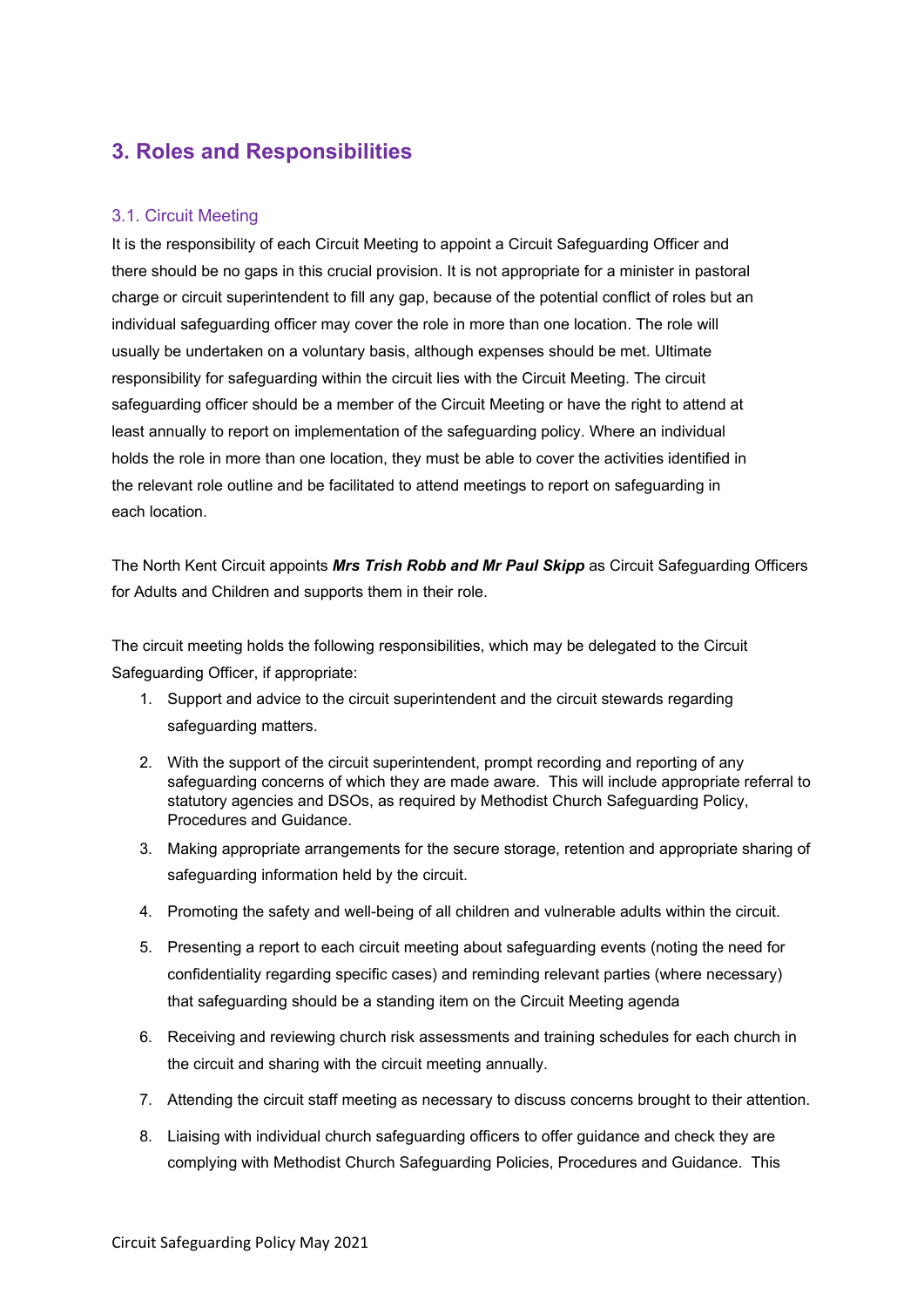should include at least one annual meeting.

- 9. Working with the superintendent minister, ministers and the DSO regarding safeguarding concerns.
- 10. Attending and active participation at safeguarding training, district safeguarding events and meetings.
- 11. Work with local ecumenical partners and their safeguarding representatives.
- 12. Reviewing safeguarding policies for each church in the circuit prior to presentation to the Circuit Meeting*.*
- 13. Supporting the circuit superintendent with the annual review of the circuit safeguarding policy and sending a copy to the DSO.
- 14. Maintaining of a record of all people within the circuit who have received Foundation Module, Foundation Refresher Module (prior to 2020), together with dates of attendance
- 15. Ensuring that training is offered to those working with children and vulnerable adults, holding an office of responsibility, or are in other applicable roles as defined in Appendix III of the Methodist Church Safeguarding Policy, Procedures and Guidance.
- 16. Overseeing timely delivery of appropriate training, in liaison with the Church Safeguarding Officers and accredited Circuit Trainers
- 17. Advising all churches in the circuit of the requirement to adopt a safer recruitment policy and to carry out required procedures when appointing staff or volunteers
- 18. DBS verification on behalf of the circuit.
- 19. Retaining records of names of those at circuit level who have DBS checks.
- 20. Providing reminders to church safeguarding officers about the need to apply or reapply for checks in accordance with the Methodist Church policy (for updates, the period is currently every five years).
- 21. Assisting the DSO with setting up Monitoring and Support Groups for those subject to safeguarding contracts and reminding the chairs of groups when reviews are due.
- 22. Maintaining a directory of useful names and contact details.

Where a circuit safeguarding officer carries out the above activities, there is a requirement for supervisory oversight, which will be arranged by the superintendent minister and carried out by them or a nominated substitute. Records of oversight meetings will be signed and agreed. Supervision will include consideration of wellbeing and discussions of the areas of activity included within the role on a regular basis.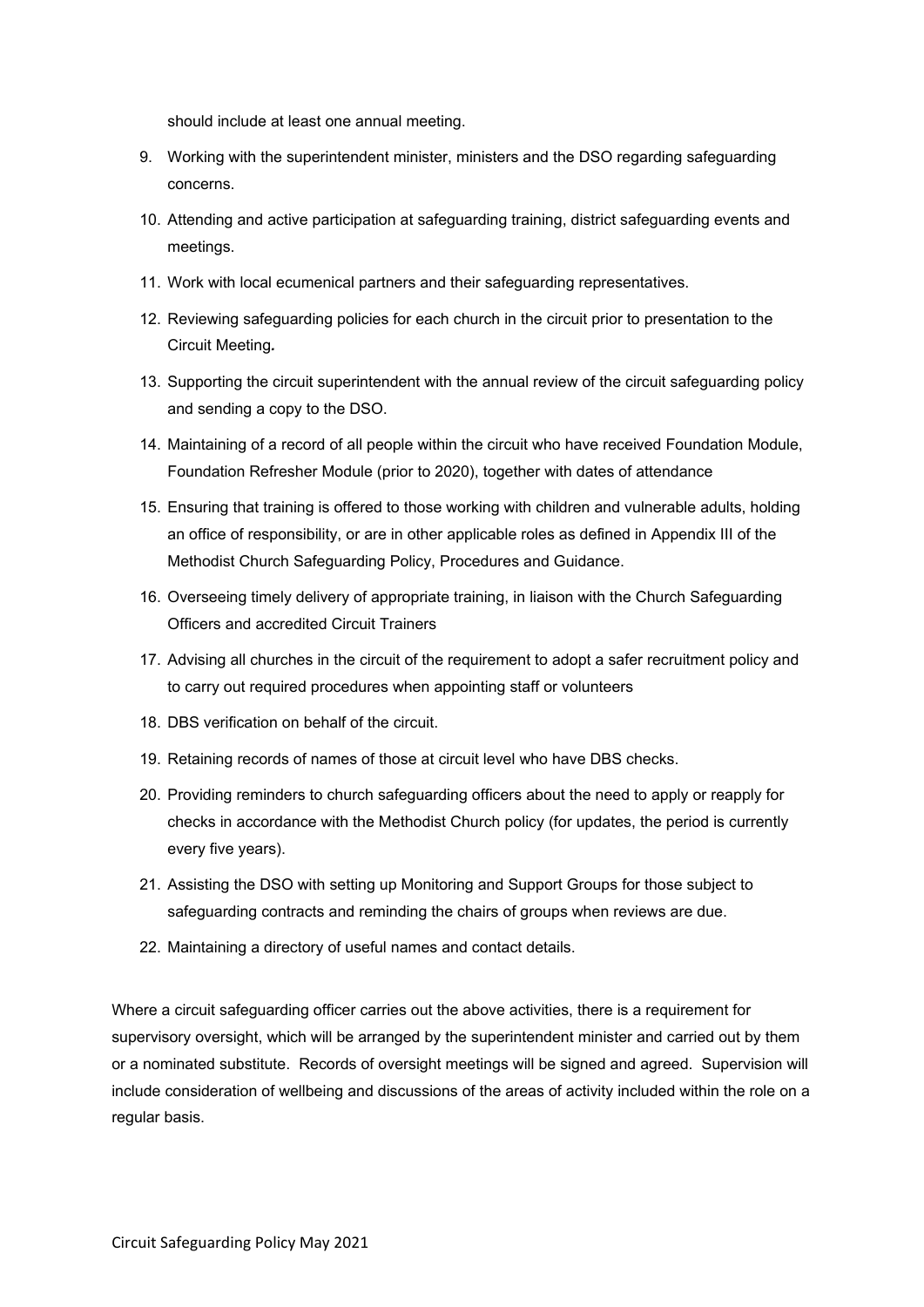## 3.2. Superintendent Minister

- 1. Ensure that all churches have appropriate and up-to-date safeguarding policies in place.
- 2. Support those in pastoral charge in exercising responsibility for the implementation of safeguarding policy and practice.
- 3. Ensure the provision of pastoral support for those involved in issues of abuse and in the management of those who present a safeguarding risk.
- 4. Ensure that training opportunities are in place for all workers with children, vulnerable adults, for staff of the circuit and for members of the local churches in the circuit, in accordance with Appendix III of the Methodist Church Safeguarding Policy, Procedures and Guidance.
- 5. Ensure that the Circuit Meeting appoints a circuit safeguarding officer/s and that the details of each person are passed to the district office.
- 6. Ensure that the Circuit Meeting reviews this policy annually.
- 7. Support the circuit safeguarding officer (Adults) and the circuit safeguarding officer (Children) in their work, providing access to resources to enable them to fulfil their functions.

### Circuit stewards

The circuit stewards must ensure that agreed procedures are in place for circuit and ecumenical events that involve children or vulnerable adults.

## Procedures for circuit events involving children, young people or vulnerable adults

It is essential that circuit events that involve children or vulnerable adults do not slip through the net because they are not owned by one church. Circuit events must be notified to the DSO prior to final agreement with the event organiser to ensure that all permissions, risk assessments and good practice guidelines are in place.

## Responsibility for those planning and leading the event

All those involved in leading and running the event must be aware of the procedure.

The event should have been planned effectively and attention given to the following issues:

- 1. Risk assessment and suitability of the activity and the premises
- 2. The appointment of a team to take charge of the event, including safeguarding and first aid personnel (particular health or ability needs should be taken into account)
- 3. Numbers of children, young people or vulnerable adults involved
- 4. Transportation following good practice guidelines.

This information is to be sent to the DSO for approval PRIOR to the event being agreed.